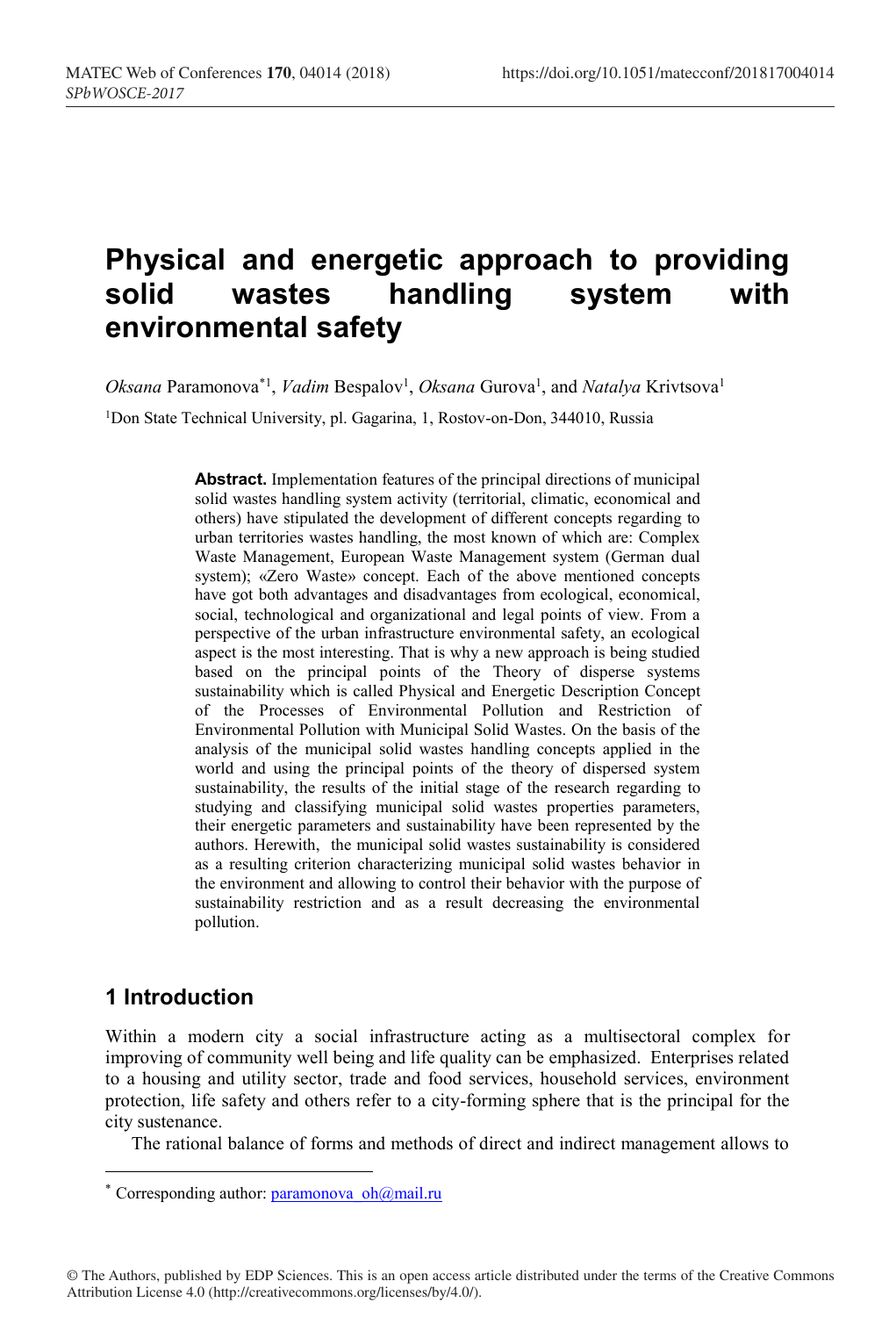realize the main purpose of the city development-to create the environment of high quality as a combination of both people's living conditions and functioning of urban economic subjects. This purpose can be achieved through an integrated development of municipal infrastructure i.e. the systems of city sustainment and activity.

Urban economy is a complicated, dynamically developing complex of various, closely connected branches having a common aim – meeting vital important people's requirements as well as different organizations and enterprises located on the urban territory. One of the municipal subdivisions is a housing and utility sector that is responsible for collection, transport and utilization of Municipal Solid Wastes (MSW).

Such enterprises perform cleaning of grounds, provide waste collection and removal (containers, waste chutes, pneumatic transport); work out schemes of waste collection; inform legal and private persons, self-employed entrepreneurs about waste collection and transport; carry out the burial of wastes on special sites. However, the process of waste production and accumulation is dynamical i.e. it changes over time. And the process of wastes transport is more dependent on different factors and the management of this process demands immediate correction of previous decisions or even their revocation. The reasons of such changes can be stochastic, for example road traffic congestion, vehicles breakage, road repair and so on. Thus, enterprises themselves (to be exact equipment and transport used by them) functioning with the purpose of providing urban territories with environmental safety when MSW handling turns out to be the sources of the environmental pollution.

Functioning of enterprises, providing urban territories with sanitary cleanness is exercised according to a definite system of wastes handling.

Works of V.I. Bespalova [1-3], E.E. Borovskoy [4], Ya.I. Viersman [5], V.M.Garin [6], V.A. Grachev [7], A.S. Grinin [8], V.I. Smetanin [9], L.Ya Shubov [10,11] and others are dedicated to examination of the problem of wastes handling. Development of various programs, concepts and systems of wastes handling with consideration to influence of natural and climatic, physical and geographic peculiarities and resource and economic importance of urban territories has also been done by O.M.Cherp, V.N. Vinichenko [12], Robin Murray [13], Forbes R. McDougall, Peter R. White [14] and others.

Therefore, various natural and climatic, physical and geographic peculiarities and resource and economic importance of urban territories have stipulated the development and application of different wastes handling programs and systems which differ from each other by more detailed study of a certain aspect of activity (either technological, economical or ecological and economical) but not by its comprehensive study (taking into consideration organizational and legal, social and above mentioned aspects) that stresses the importance of the given problem researches connected with scientific reasoning of principles and developing of the methodology of MSW handling system on the basis of study of their properties and behavior in the environment at each stage of their life cycle with the purpose of providing urban areas with environmental safety.

#### **2 Materials and Methods**

The importance of the MSW handling problem is covered in mass media and no country in the world is in doubt about that. But the peculiarities of realization of the principal directions of MSW handling system (territorial, climatic, economical and others) have stipulated the emergence of different MSW handling concepts [12,13,15,16], the most known of which are presented in table 1.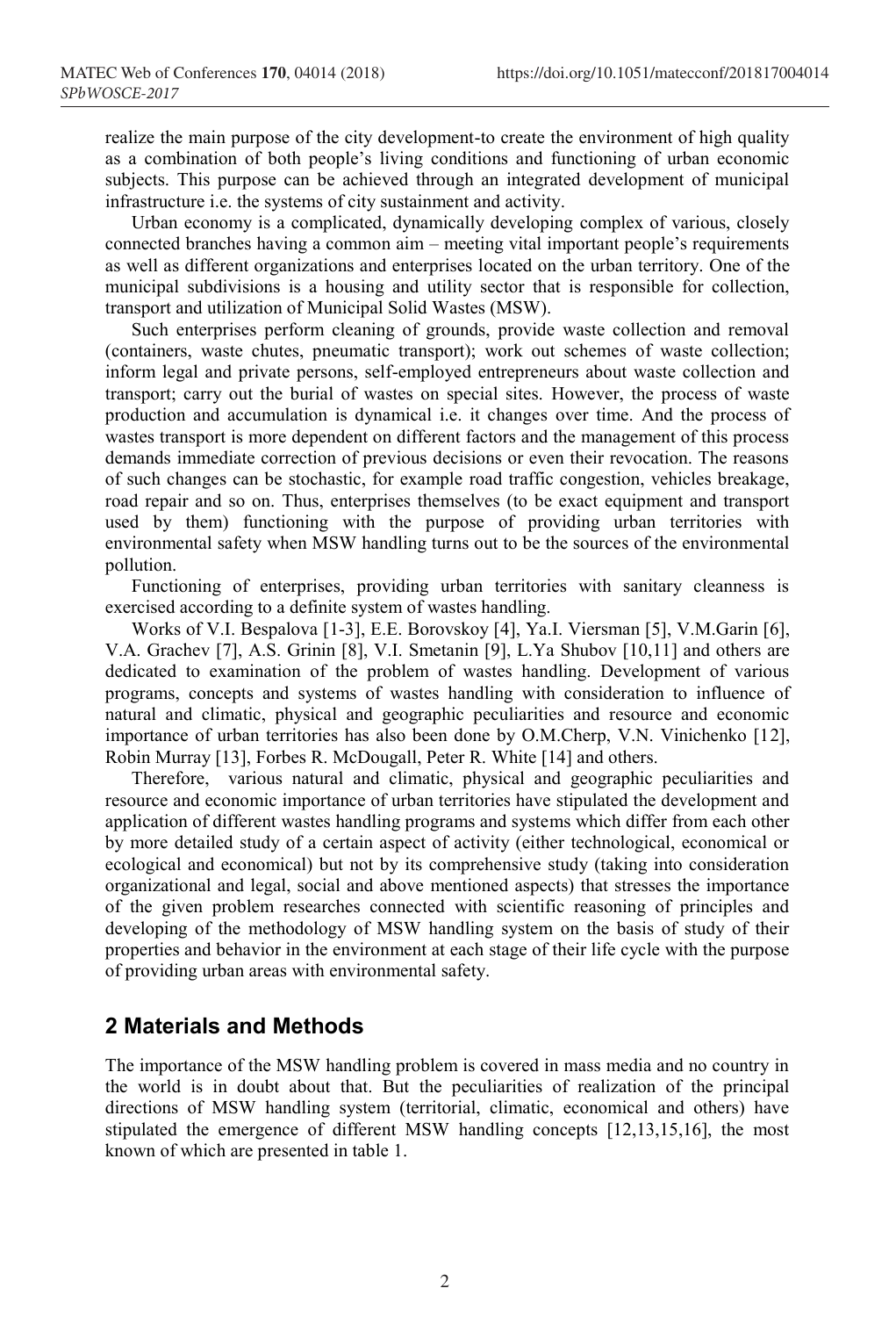| <b>Approach</b><br>Characte-<br>vístics | <b>Complex wastes</b><br>management [12]                                                                                                                                                                                                                                        | <b>European</b><br>waste management<br>system (dual system)<br>[15]                                                                                                                   | «Zero Waste»<br>concept $[13]$                                                                                                                                                                                               | <b>Physical and</b><br>energetic concept<br>[16]                                                                                                                                                      |
|-----------------------------------------|---------------------------------------------------------------------------------------------------------------------------------------------------------------------------------------------------------------------------------------------------------------------------------|---------------------------------------------------------------------------------------------------------------------------------------------------------------------------------------|------------------------------------------------------------------------------------------------------------------------------------------------------------------------------------------------------------------------------|-------------------------------------------------------------------------------------------------------------------------------------------------------------------------------------------------------|
| <b>Principal</b><br>idea                | Effective separation of<br>the waste stream will<br>its<br>highly<br>reduce<br>amount<br>coming to<br>disposal sites.                                                                                                                                                           | Minimization<br>of<br>wastes in the place of<br>MSW production<br>or<br>control<br>$\alpha$ f<br>its<br>production.                                                                   | flexible<br>Using<br>manufacturing<br>system<br>guaranteeing<br>«non-waste<br>production».                                                                                                                                   | Consideration the<br>environmental<br>pollution<br>factors<br>dispersed<br>a<br>as<br>system.                                                                                                         |
| <b>Advantages</b>                       | -quite detailed<br>description of MSW<br>management<br>mechanism from<br>economical and<br>managerial positions;<br>-consideration of the<br>main aspects of MSW<br>problems in their<br>interrelation;<br>-stimulation<br>$\sigma$<br>waste production<br>decrease and others. | -great decrease the<br>share of package in<br>gross mass of wastes<br>that consequently<br>leads to the decrease<br>of wastes amount<br>and processing the<br>most part of the waste. | -formation of 2<br>streams (for<br>easier<br>mechanical<br>separation);<br>-decrease the<br>number of<br>dump sites;<br>-using the<br>composting in<br>agriculture;<br>-land<br>reclamation,<br>employment of<br>population. | - the choice of<br>techniques is<br>made taking into<br>account physical<br>process:<br>-design of<br>complex systems<br>for environmental<br>pollution<br>decrease.<br>including simpler<br>systems. |
| Disadvan-<br>tages                      | - lack of attention to a<br>technological aspect;<br>-social and ecological<br>aspects are not taken<br>into account;<br>-commitment<br>to<br>western specifications.                                                                                                           | -social and ecological<br>aspects are not taken<br>into account;<br>-«expensiveness»<br>for<br>population.                                                                            | $\sigma$ f<br>-return<br>biological<br>wastes into the<br>soil:<br>-requirement of<br>certain territory<br>for composting;<br>-social aspect is<br>not taken into<br>account.                                                | $-1S$<br>widely<br>not<br>realized<br>practically in the<br>field of<br><b>MSW</b><br>handling                                                                                                        |

**Table 1.** Main Results of Known MSW Handling Concepts Analysis**.**

Each of these concepts has both advantages and disadvantages taking into account ecological, economical, social, technological, organizational and legal points of view.

The analysis of the above mentioned concepts from the ecological point of view that was carried out at the initial stage of our research showed their inadequate rationale and discovered the tendency of the concepts mainly to support economical and/or technological aspects. From the standpoint of the urban territory ecological safety the most interesting is an ecological aspect that should be taken into account at each stage of the MSW life cycle from production, collection and transport to preparation for using utility components and elimination or burial of unexploitable fractures because each step is followed by the environmental pollution. That is why a new approach is being developed which is called Physical and Energetic Description Concept of the Processes of Environmental Pollution and Restriction of Environmental Pollution with Municipal Solid Wastes [16].

Consequently, the strategies of MSW handling as a whole are directed to the sustainability concept, however they should be adapted to the conditions of a concrete country. In this regard, in spite of their identical direction, the choice criteria of this or that method of MSW utilization components is necessary with the purpose of urban territory ecological safety which would allow to evaluate the necessity of its appliance from ecological, economical and social points of view that is possible when detailed studying of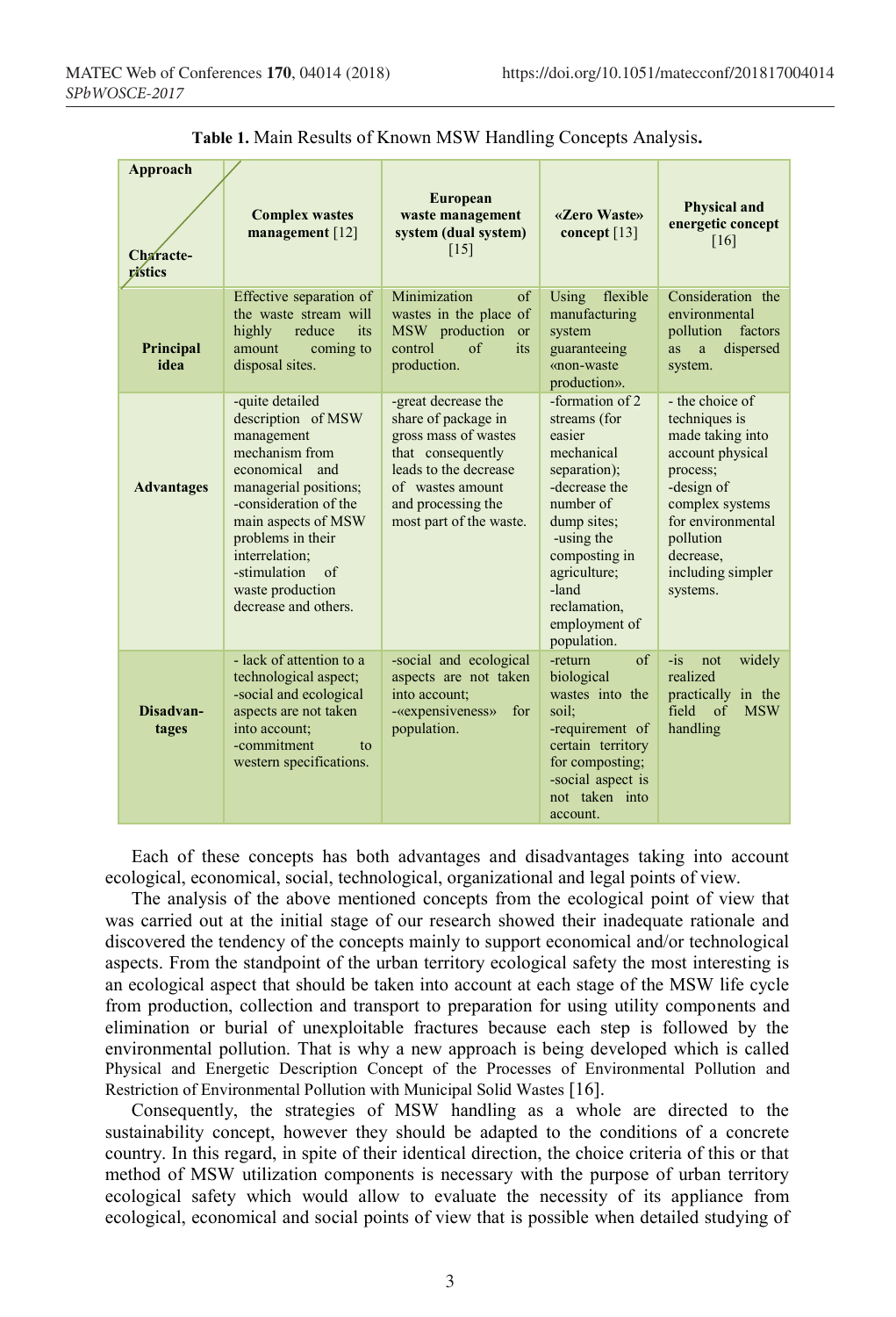MSW properties and is the purpose of the further research.

### **3 Results**

The main idea of the concept under development is to consider a MSW handling system by studying physical pollution process and decreasing MSW environmental pollution using a theory of dispersed systems sustainability for description of properties and MSW behavior estimation [16].

The main research stages have been defined to achieve a concept goal (figure 1).



**Fig. 1.** The Main Stages of Research in the Form of Physical and Energetic Approach

According to the situation and requirements for further development of theoretical bases, techniques and ways of urban territories ecological safety when organizing the MSW handling system, the purpose of the first stage of the physical and energetic concept development is an analysis of MSW properties [17] on the basis of the dispersed system sustainability theory.

The processes of MSW production, emission and distribution are responsible for environmental pollution and in real conditions can occur either gradually or simultaneously in space and time [1-3, 18, 19].

Existent approaches to studying of MSW properties practically don't consider the peculiarities of their behavior in the environment, don't enough open up interrelation between parameters of wastes and environment and don't in full take into consideration boundary conditions regarding this interrelation.

Recently, a number of researchers suggests to consider any contaminator as a dispersed system (V.I. Bespalov, P.A Kouzov, L.V.Senichev, V.A. Yargaeva and others). Such an approach realizes the theory of dispersed systems based on the classical rules of colloid and physical chemistry.

The principal classification features of dispersed systems applied to MSW are presented in table 2.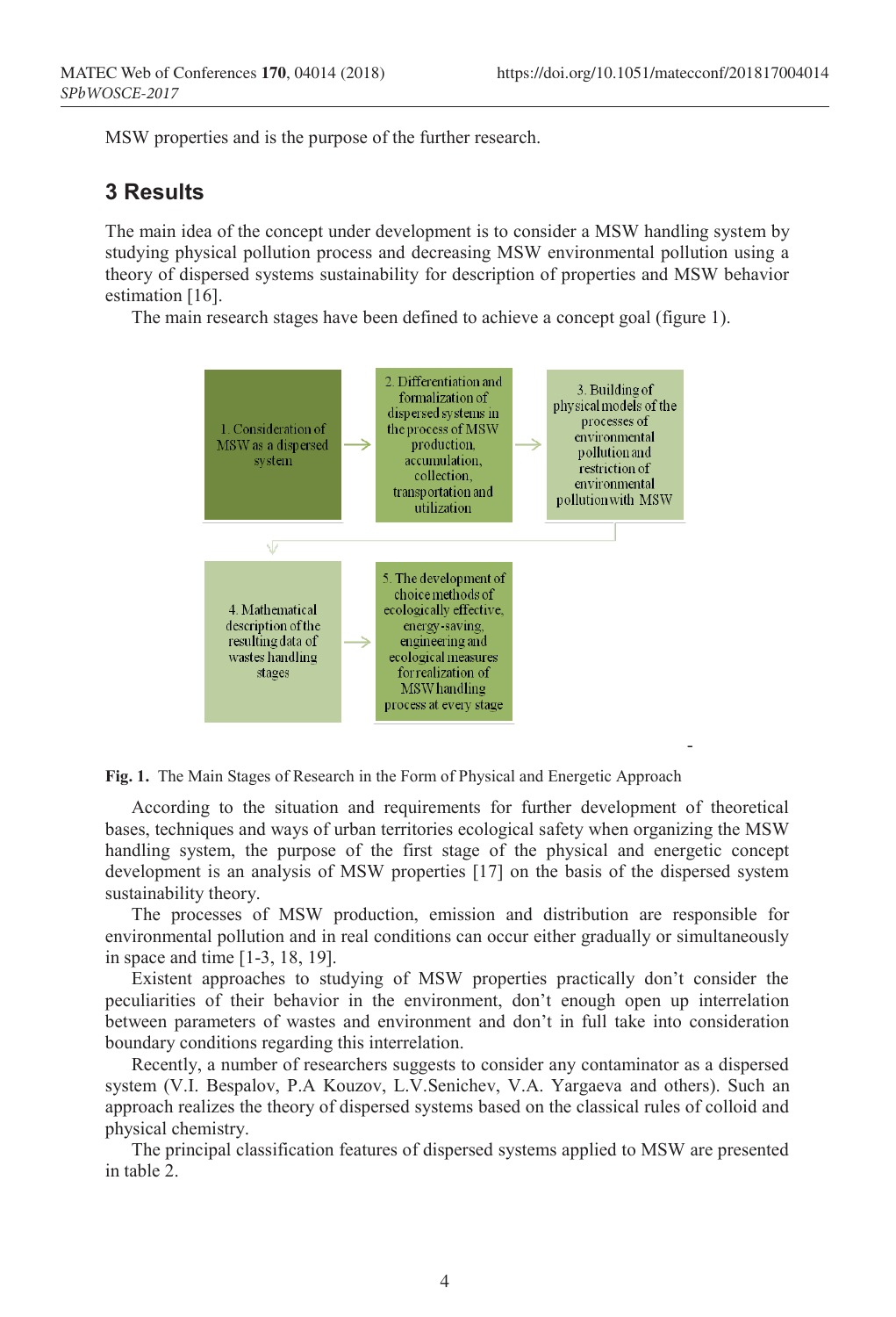| <b>Classification type of dispersed</b><br>system                  | <b>MSW</b> characteristic<br>according to type |  |
|--------------------------------------------------------------------|------------------------------------------------|--|
| Particle size, m                                                   | $0.05 - 0.35$                                  |  |
| Dispersion degree                                                  | Particulate, poly-<br>disperse                 |  |
| Interrelation type between disperse<br>phase and dispersion medium | lyophobe                                       |  |
| Interrelation type between particles of<br>dispersed medium        | free-disperse                                  |  |
| Interrelation type between particles of<br>dispersion medium       | free-disperse                                  |  |
| Physical state of dispersed phase and<br>dispersion medium         | Solid/gas                                      |  |

**Table 2.** MSW Description According to Classification Types of Dispersed Systems

Thus, according to the dispersed system theory, MSW, in our opinion, is like a polydispersed system consisting of several solid dispersed phases (MSW single fractures) and gas dispersed medium (air space between MSW fractures) [20].

### **4 Discussion**

The processes, identifying MSW properties and state, can not be considered separately from each other. The generality of these processes underlines a close interrelation between them. Herewith, one can say only about the influence domination of this or that process. This influence depends on a number of factors (MSW disperse phase (DP) and disperse medium (DM) properties, environment characteristics).

To learn the degree of impact of different process on MSW state it is necessary to study parameters identifying the behavior of these processes as well as parameters identifying DP and DM properties.

Thus, considering MSW as a disperse system it can be concluded that the description of MSW behavior can be built on the basis of the complex and gradual study of their state and the well-ordered investigation of DP and DM properties parameters. For this purpose, it is necessary to investigate DP and DM properties parameters in groups, the main classification sign of which is a MSW physical process and phenomena.

The parameters analysis about MSW state as a dispersed system allows to conclude that the following flow of parameters is reasonable for MSW behavior description (figure 2).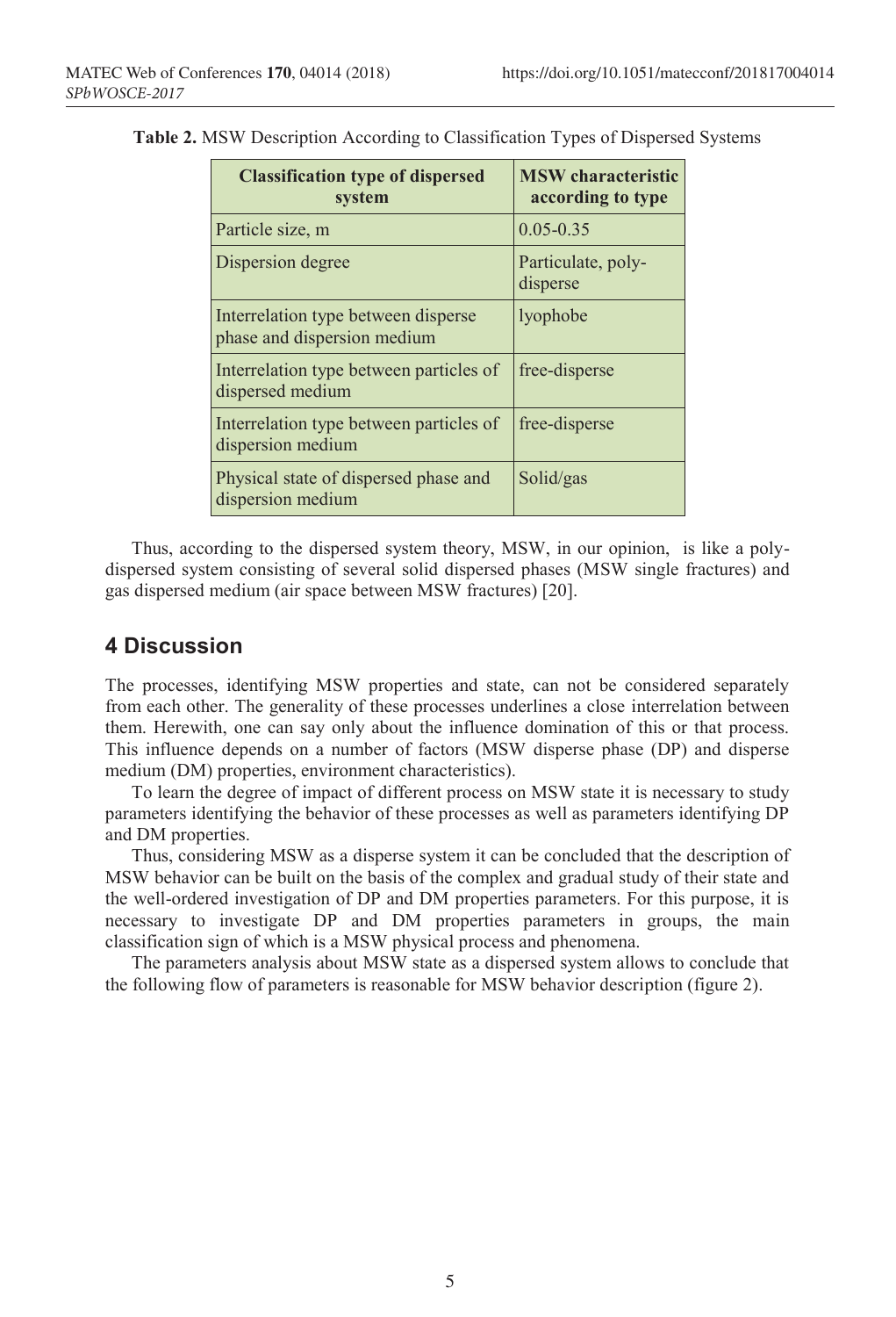

**Fig. 2.** Parameters, Identifying MSW Behavior in the Environment from the Dispersed Systems Theory Point of View

Result of the carried out analysis of parameters determining qualities of DP and DM could be expressed by aggregate of parameters determining qualities of MSW in general (*PSMSW*). In general obtained data could be represented as a functional dependence between groups of parameters of phase components of MSW:

$$
PS_{MSW} = f_l(PS_{DP}, PS_{DM})
$$
\n<sup>(1)</sup>

where  $PS_{DP}$  – is the aggregate of parameters determining qualities of DP of MSW;  $PS_{DM}$  – is the aggregate of parameters determining qualities of DM of MSW.

Such parameters generalization allows to complete every DP and DM parameters group with new characteristics in the process of the theory foundations development and to make a purposeful and gradual estimation of all sides of dynamics of MSW production, accumulation, distribution and decaying.

Free energy of disperse system functionally depends on DP and DM MSW specific energetic parameters that gives a possibility to redistribute some types of energy and to exhibit MSW behavior peculiarities.

Having a certain free energy store, MSW show the peculiarities of its behavior in the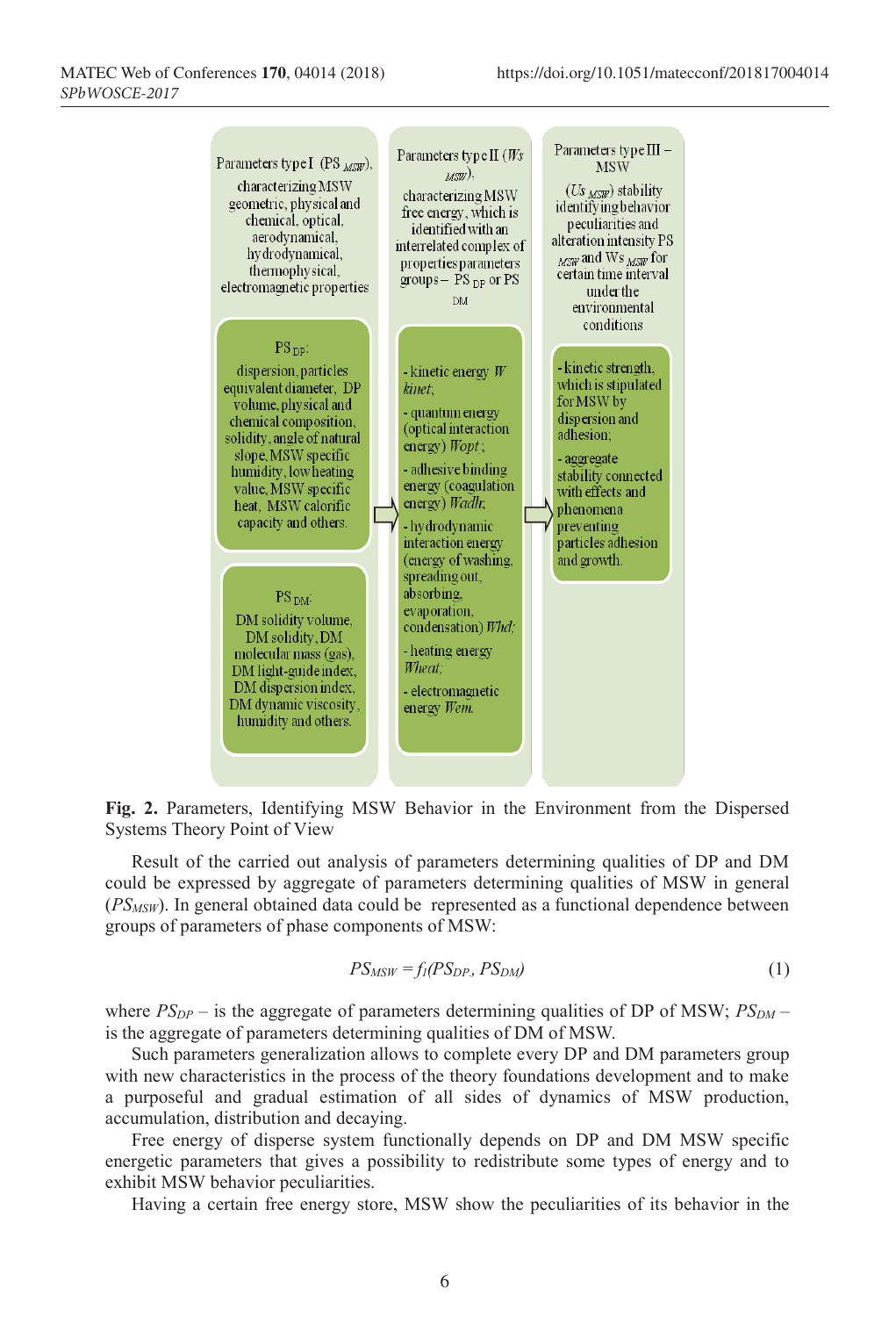environment that finally have an effect on its stability:  $W_s$   $_{MSW} \sim U_{MSW}$ .

According to modern ideas, stability is a resulting characteristics, determining peculiarities of behavior of dispersion systems, i.e. parameters of their working life.

Stability is a characteristics of intensity of transformation of parameters of qualities and energy parameters of dispersion system for the certain time interval under the conditions of external influences.

Decrease of stability of dispersion systems is demonstrated either in strengthening of particles of DP (re-crystallization), or in adhesion and enlargement of these particles (creation of aggregates is happening).

In the process of MSW production, accumulation, distribution and utilization interrelated transits from one form of a disperse system into another one - «solid phase – solid medium» (raw products, for example, foodstuffs etc.), «solid phase – gas medium» (MSW, for example, leftover food in a waste-bin). Herewith, the notions of raw product stability and MSW stability shouldn't be combined and it is supported by the following facts:

- while producing and accumulating of MSW the raw products resistance decreases (the disperse system is disintegrated in this case), but MSW resistance rises (energetic parameter points *Ws* increase).

- while distributing of MSW their resistance decreases (disperse system disintegrates because of solid phase gravity dropping), and raw products resistance (MSW settled fractions layer) grows.

Thus, considering MSW from the perspective of the dispersed system resilience theory, it can be revealed that the fundamental ways of MSW handling problems decisions are concluded in MSW destruction as a dispersed system by means of full loss of their stability.

### **Conclusion**

Thus, at the first stage of our research, MSW properties parameters, MSW energetic parameters and their stability have been investigated and classified.

The given results will allow:

- to reveal principle characteristics of every wastes component, their properties, possibility of their further utilization;

- to identify their impacts on MSW components for decreasing their environmental effects;

- to control MSW behavior for decreasing their stability and restriction of environmental pollution as a result;

**-** to proceed the work – studying the processes of environmental pollution and restriction of environmental pollution with wastes and developing the physical model of relevant processes.

### **References**

- 1. V.I. Bespalov, O.N. Paramonova, News RSSU, **14**, 97-104 (2011)
- 2. V.I. Bespalov, O.N. Paramonova, Collection of Scientific Papers SWorld. Scientific research and its practical application. Current status and development trends **3- 9**, 89 (2012)
- 3. V.I. Bespalov, O.N. Paramonova, Naukovedenie, 5(18) (2013) URL: http://naukovedenie.ru/PDF/33trgsu513.pdf
- 4. E.E. Borovsky, Industrial and domestic waste: environmental problems (2007)
- 5. Ya. Weisman, V.N. Korotaev, N.N. Slyusarev, *Waste Management. Collection,*